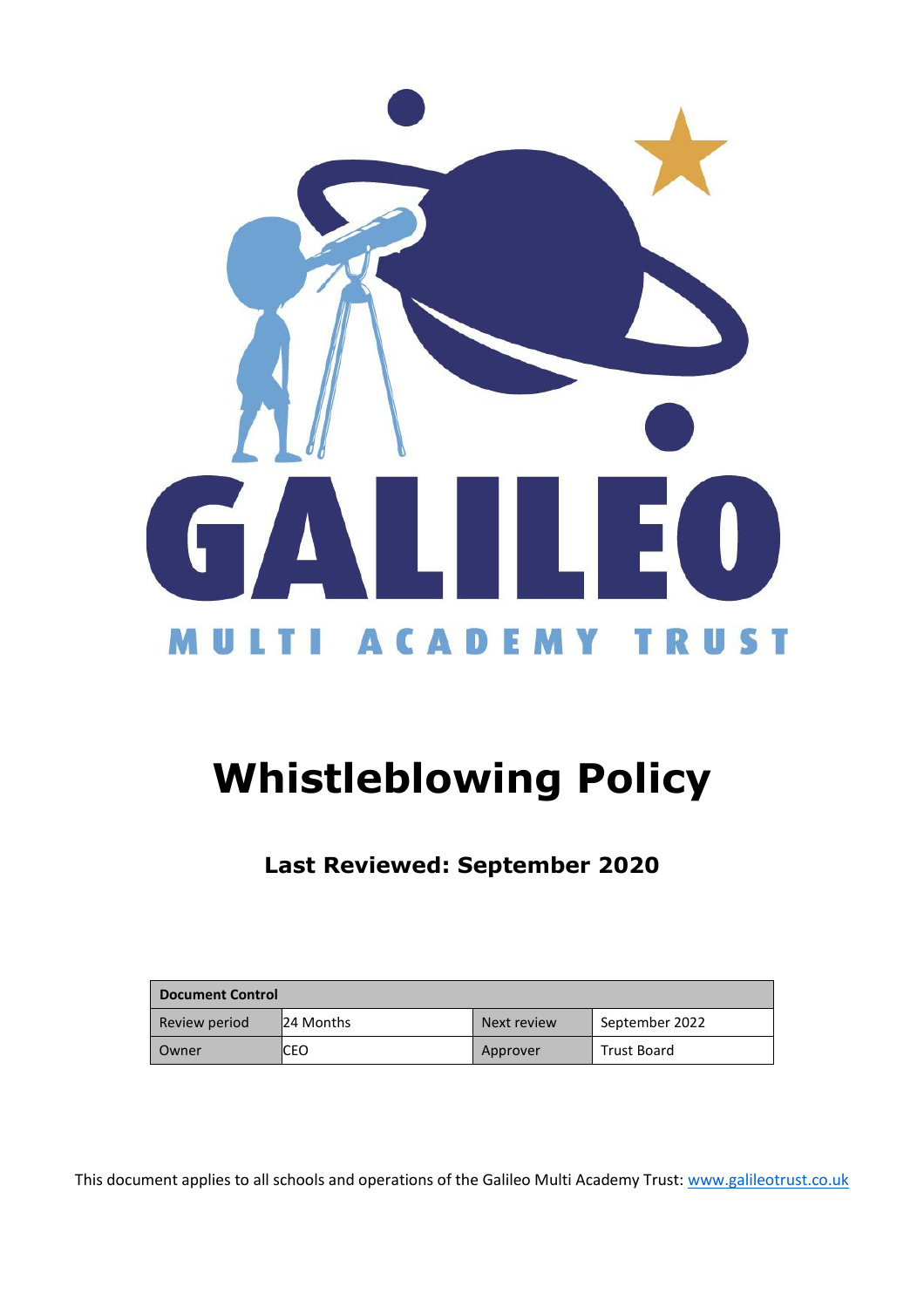## **Contents**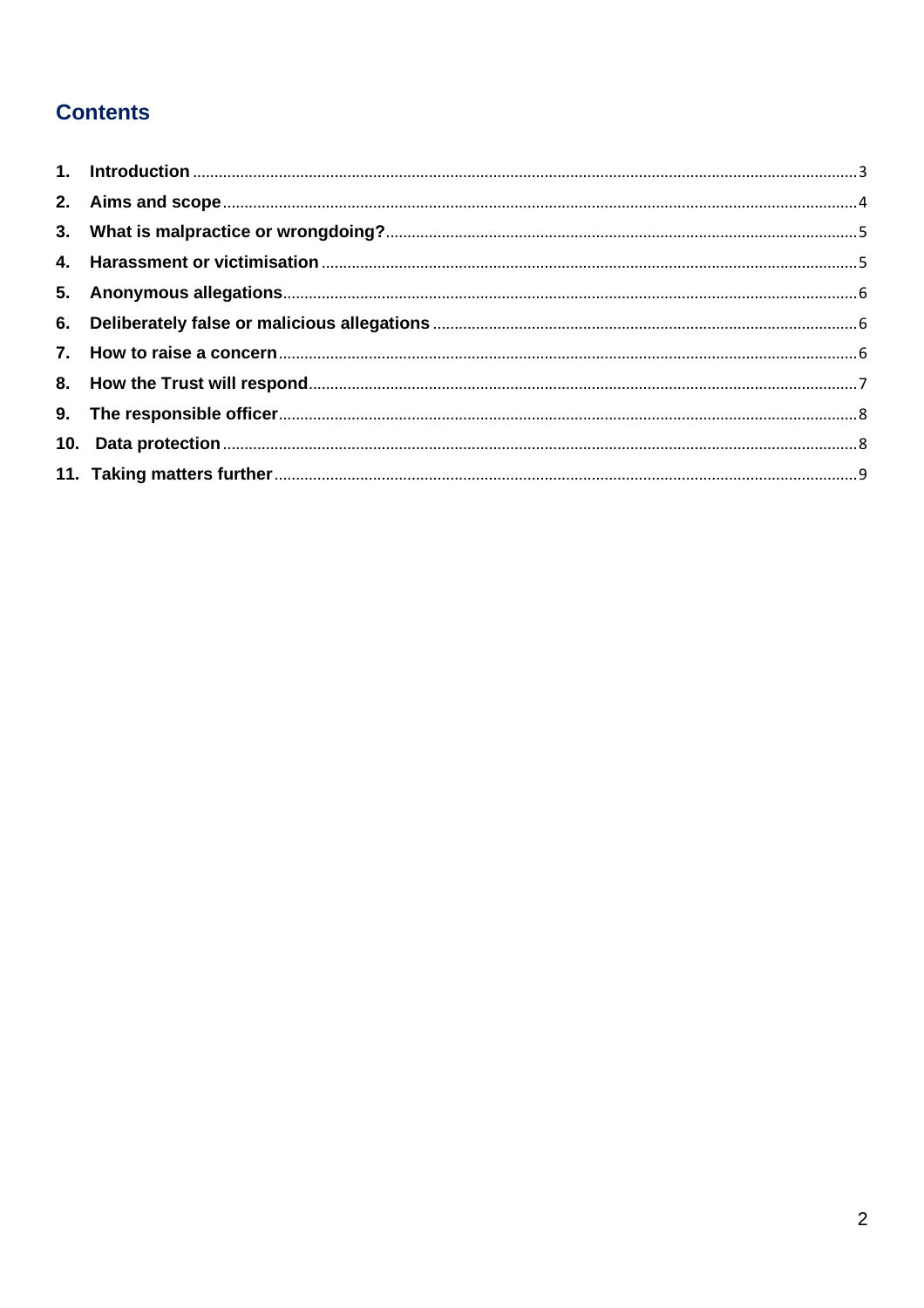## <span id="page-2-0"></span>**1. Introduction**

Whistleblowing is the term used when an individual passes on information concerning malpractice or wrongdoing. The official name for whistleblowing is 'making a disclosure in the public interest'.

To be covered by whistleblowing law, the individual who makes a disclosure must reasonably believe two things;

- That they are acting in the public interest
- That they believe the disclosure tends to show past, present or likely future wrongdoing falling into one or more of the following categories:
	- o Criminal offences
	- o Failure to comply with an obligation set out in law
	- o Miscarriages of justice
	- o Endangering of someone's health and safety
	- o Damage to the environment
	- $\circ$  Covering up wrongdoing in the above categories

Employees and individuals within the school are sometimes the first to realise that there may be something seriously wrong within their workplace but may be hesitant to express their concerns over loyalty to their colleagues or the Trust, or due to fear of reprisal or victimisation. Usually these concerns are easily resolved however when they are about unlawful conduct, financial malpractice or dangers to the public, other staff or the environment, it can be difficult to know what to do. Galileo Multi Academy Trust encourages individuals to report any concerns they have early in order for the Trust to respond promptly.

The Trust is committed to the highest possible standards of openness, honesty, integrity and accountability. In line with that commitment individuals are encouraged to voice their concerns, on a confidential basis, where any activity falls below these standards or there is suspicion of malpractice or inappropriate activity about the Trust's work and / or concerns about an employees' behaviour.

This policy is intended to encourage and enable an individual to raise serious concerns within the Trust rather than overlooking a problem or "blowing the whistle" outside and makes it clear that any individual can report concerns without fear of reprisal. Whistleblowing is viewed as a positive act by the Trust that can make a valuable contribution to the Trusts long term success.

Whistleblowing law is located in the Employment Rights Act 1996 (as amended by the Public Interest Disclosure Act 1998), and provides the right for a worker to take a case to an employment tribunal if they have been victimised at work or have lost their job because they have 'blown the whistle'.

This policy outlines Galileo Multi Academy Trust's commitment to promoting the highest possible standards, and we encourage our trustees, members, employees, contractors, members of the public and others that we deal with, to come forward and to voice any concerns they may have about any aspect of the Trust's work at an early stage.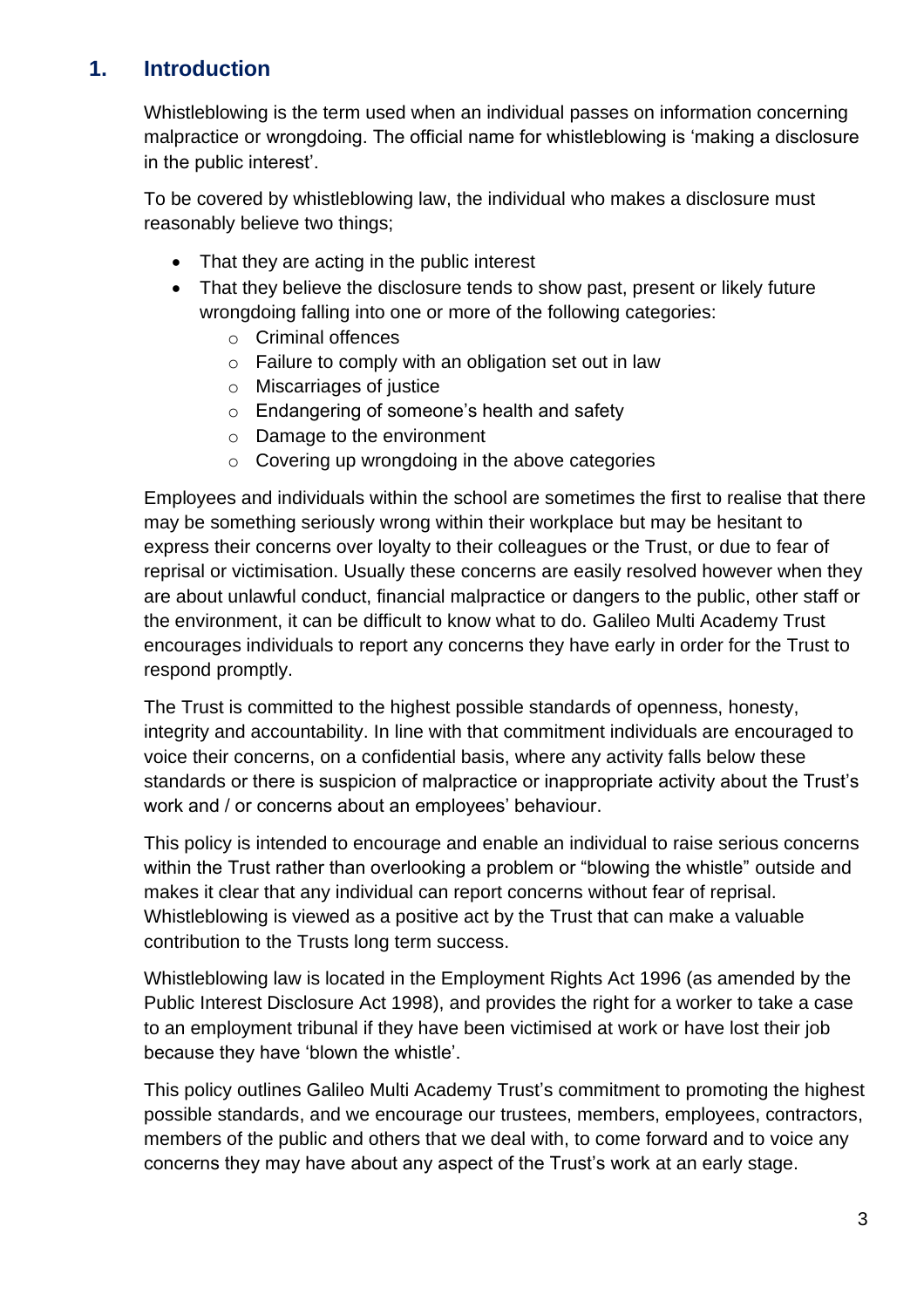'Headteacher' is used throughout this policy. Where an employee is a member of a centrally employed team, they should approach their line manager. Where the employee is the Headteacher, they should approach the Chief Executive Officer.

This document will be subject to review in line with future legislative changes.

#### <span id="page-3-0"></span>**2. Aims and scope**

This policy applies to all employees of Galileo Multi Academy Trust and those contractors working for the Trust on Trust premises, for example agency staff, builders, drivers. It also covers suppliers and those providing services under contract with the Trust, volunteers and members of the public.

This policy aims to:

- Encourage any whistle blower to feel confident in raising serious concerns and to question and act upon concerns
- Ensure those raising a concerns receive a response to concerns raised (except where the concern is raised anonymously) and the process to follow if they are dissatisfied with the Trust's response
- Reassure the whistle-blower that all efforts will be made to protect anyone reporting a concern from reprisals or victimisation

This policy does not replace the Trust's complaints or grievance procedures. Personal grievances (for example bullying, harassment, discrimination) are not covered by whistleblowing law, unless a particular case is in the public interest. The employee concerns policy is intended to cover concerns that fall outside the scope of these procedures, e.g. allegations of a safeguarding nature.

This policy is intended for any serious concerns that the whistle-blower may have regarding the suspicion or malpractice or wrongdoing in any aspect of the Trusts provision. This may be something that:

- Makes an individual feel uncomfortable in terms of known standards, their experience or the standards they believe the Trust subscribes to
- Is against the Trusts policies and procedures
- Falls below established standards of practice
- Amounts to improper conduct
- <span id="page-3-1"></span>• Threatens the reputation and standing of the Trust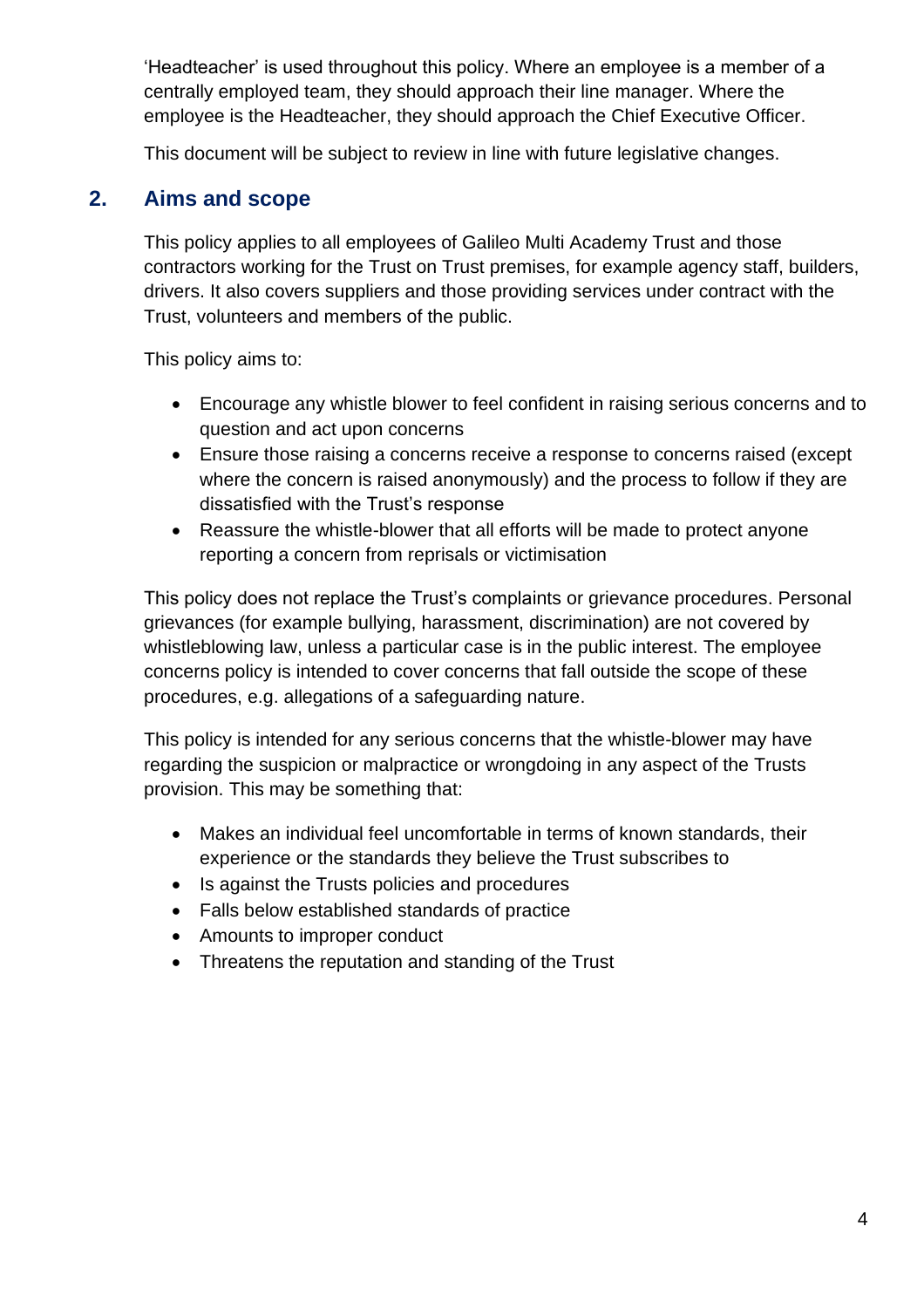## **3. What is malpractice or wrongdoing?**

Malpractice and wrongdoing may be about something which:

- Is unlawful
- Against the Trust's policies
- Is not in accordance with established standards or practice
- Amounts to improper conduct by an employee

The following are examples of issues which could be raised under this policy. This is not intended to be an exhaustive list:

- Abuse of children, vulnerable adults or colleagues
- Breach or failure to comply with a statutory or legal obligation
- Failure of an individual to comply with their professional institute's standards of conduct
- Failure of an individual to comply with a Trust policy or procedure
- Health and safety risks, including risks to the public as well as other employees
- Actions which are likely to cause significant damage to property
- Corruption or fraud including obtaining money or assets without entitlement
- Abuse of power or position or corrupt practices
- Deliberate disclosure of personal information
- Theft or misuse of assets
- Abuse of direct payments / personal budgets
- Deliberate falsification of data or information
- Damage to the environment
- Conduct likely to damage the Trust / school reputation
- Other unethical conduct
- Deliberate concealing of information relating to any of the above

#### <span id="page-4-0"></span>**4. Harassment or victimisation**

The Trust recognises that the decision to report a concerns can be difficult to make for fear of reprisal by those responsible for the malpractice or from the Trust as a whole.

The Trust will not tolerate any harassment or victimisation and will take appropriate action in order to protect an employee if they raise a concern in good faith.

In addition to this, where an employee raises concerns, and the legal requirements of whistleblowing law are satisfied, employees will also have protection under the Employment Rights Act 1996 (as amended by the Public Interest Disclosure Act 1998).

Any investigation into allegations of potential malpractice will not influence or be influenced by any disciplinary or redundancy procedures that already affect the whistleblower.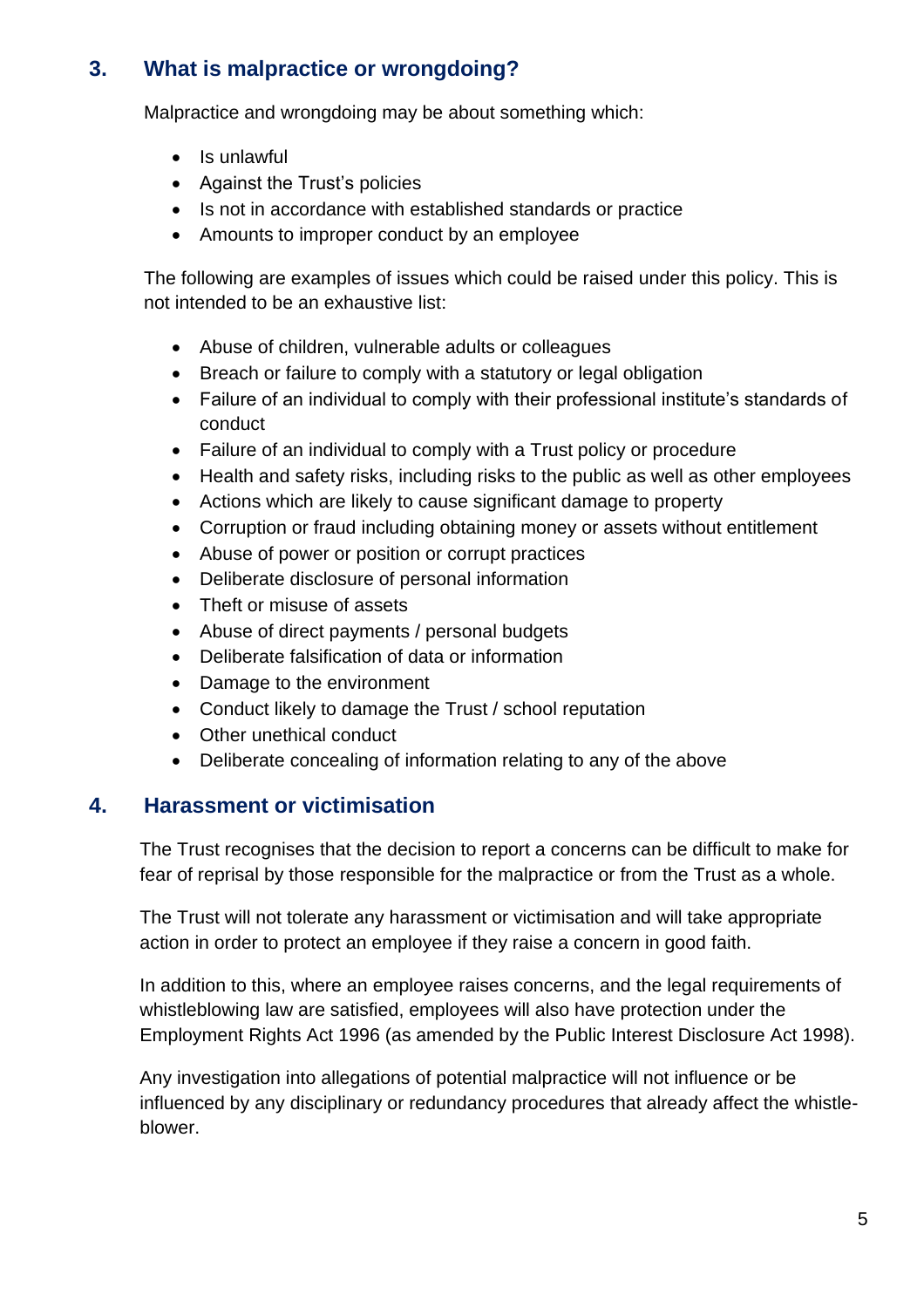Where the whistle-blower has raised a valid concern under this policy but feels they have been subject to harassment or victimisation, they should raise the matter with the appropriate person, usually the Headteacher in the first instance.

#### <span id="page-5-0"></span>**5. Anonymous allegations**

Concerns can be expressed anonymously, however they will be treated with caution and consideration at the discretion of the Trust, taking into consideration

- The seriousness of the issues raised
- The credibility of the concern
- The likelihood of obtaining the necessary information and conformation of the allegation

It is easier to follow up and verify disclosures if whistle-blowers are prepared to give their names. The Trust will protect, as far as reasonably practicable, those who do not want their names to be disclosed, however during the course of any investigation process the source of the information and a statement from the whistle-blower may be required as part of evidence.

#### <span id="page-5-1"></span>**6. Deliberately false or malicious allegations**

Where an allegation is made in good faith but is not subsequently confirmed by an investigation, the Trust will recognise the whistle-blowers concern and they will have nothing to fear.

The Trust will, however, view any deliberately false or malicious allegations as a serious disciplinary offence which could result in the dismissal of the whistle-blower if they are a Trust worker.

Where a malicious or unfounded allegation is made, the Trust will try to ensure the negative impact of this is minimised, however it must be acknowledged that it may not be possible to prevent all of the repercussions potentially involved.

#### <span id="page-5-2"></span>**7. How to raise a concern**

If a whistle-blower suspects wrongdoing in the workplace:

- They **must not** approach or accuse the individual(s) directly
- They **must not** try to investigate the matter themselves
- They **must not** convey their suspicions to anyone other than those with the proper authority but they **must do something!**

In the first instance, the whistle-blower should normally raise concerns with their Headteacher (for employees) or the Chair of Trustees (for a member or trustee). Where the whistle-blower believes their immediate point of contact is involved in the matter concerned, or the normal channels of communication are inappropriate for some reason, they should approach the Chief Executive Officer. If they believe the Chief Executive Officer is involved, they should approach the Chair of the Trust Board.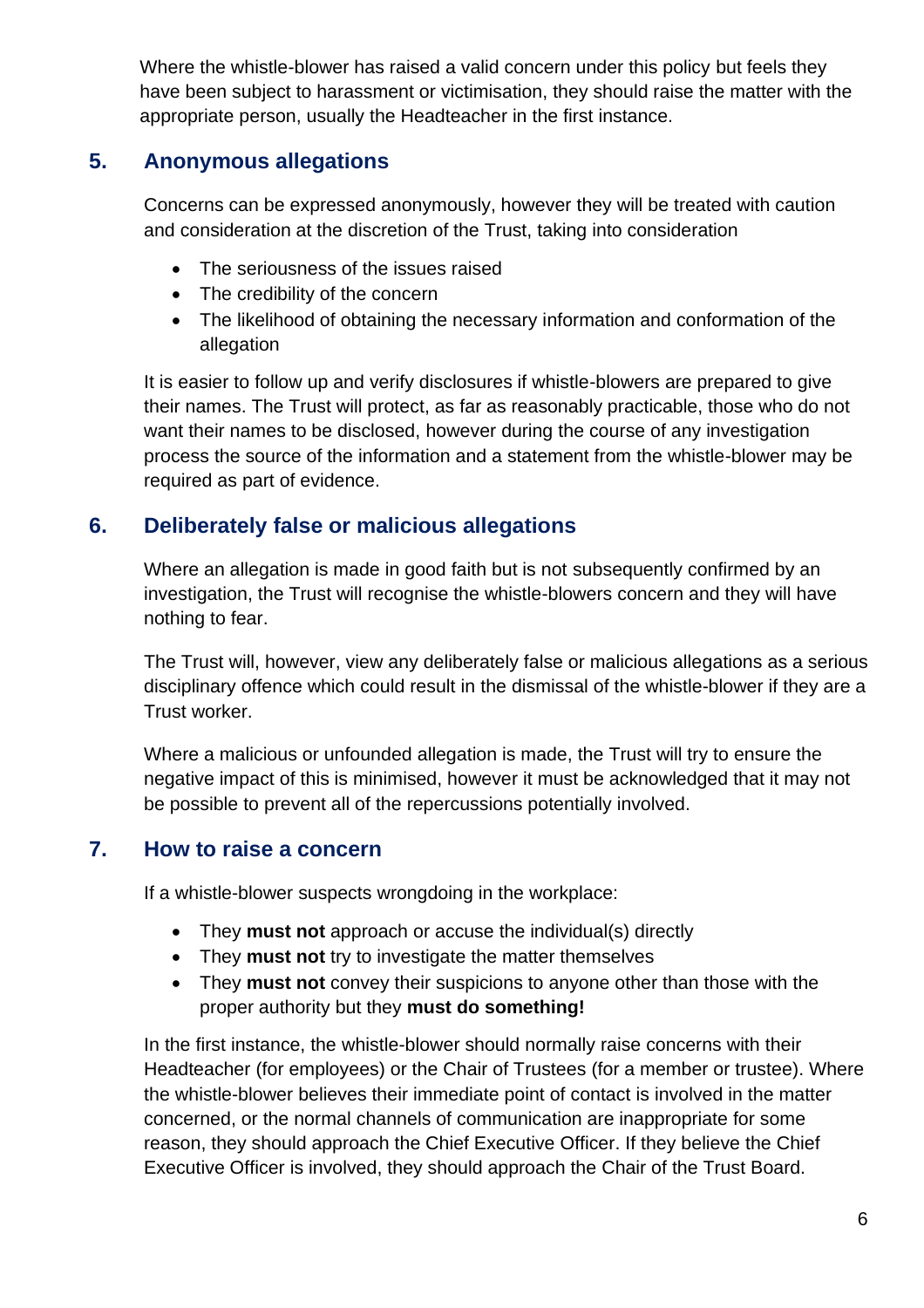The earlier the concern is raised the easier it is for the Trust to take action.

Concerns are better raised in writing, however they may be raised verbally, and the whistle-blower will be asked to:

- Provide background information and the history of the concern
- Dates, times and places where possible
- The reason why they are particularly concerned about the situation
- Any reasons for needing confidentiality

Although the whistle-blower is not expected to prove the truth of an allegation, they will need to be able to demonstrate to the person concerned that there are sufficient grounds for concern.

In order to aid any subsequent investigation it is advised that, whether a worker or member of the public, the whistle-blower does not inform others of concerns raised under this policy as this could undermine any investigation / action and increase the risk of their identity becoming known where they wish to remain anonymous.

The whistle-blower may wish to seek guidance from their trade union or professional association.

If the whistle-blower has reported a concern but the relevant individual has failed to take appropriate action, the case should be referred to the Trusts Chief Executive Officer or the Chair of the Trust Board.

#### <span id="page-6-0"></span>**8. How the Trust will respond**

The action taken by the Trust will depend on the nature of the concern.

In order to protect individuals and the Trust initial enquiries will be made to decide whether an investigation is appropriate and what form it should take. The overriding principle which the Trust will have in mind is the public interest.

Where appropriate, any matters raised may:

- Be investigated by management, internal audit, or through a disciplinary process
- Be referred to the police
- Be referred to the external auditor
- Need to be the subject of a referral to the Disclosure and Barring Service (DBS)
- Be the subject of an independent enquiry, for example through the Local Safeguarding Board
- Be referred to the Board of Trustees

Some concerns may be resolved by agreed action without the need for an investigation.

Where urgent action is required, this will be taken before any investigation is conducted.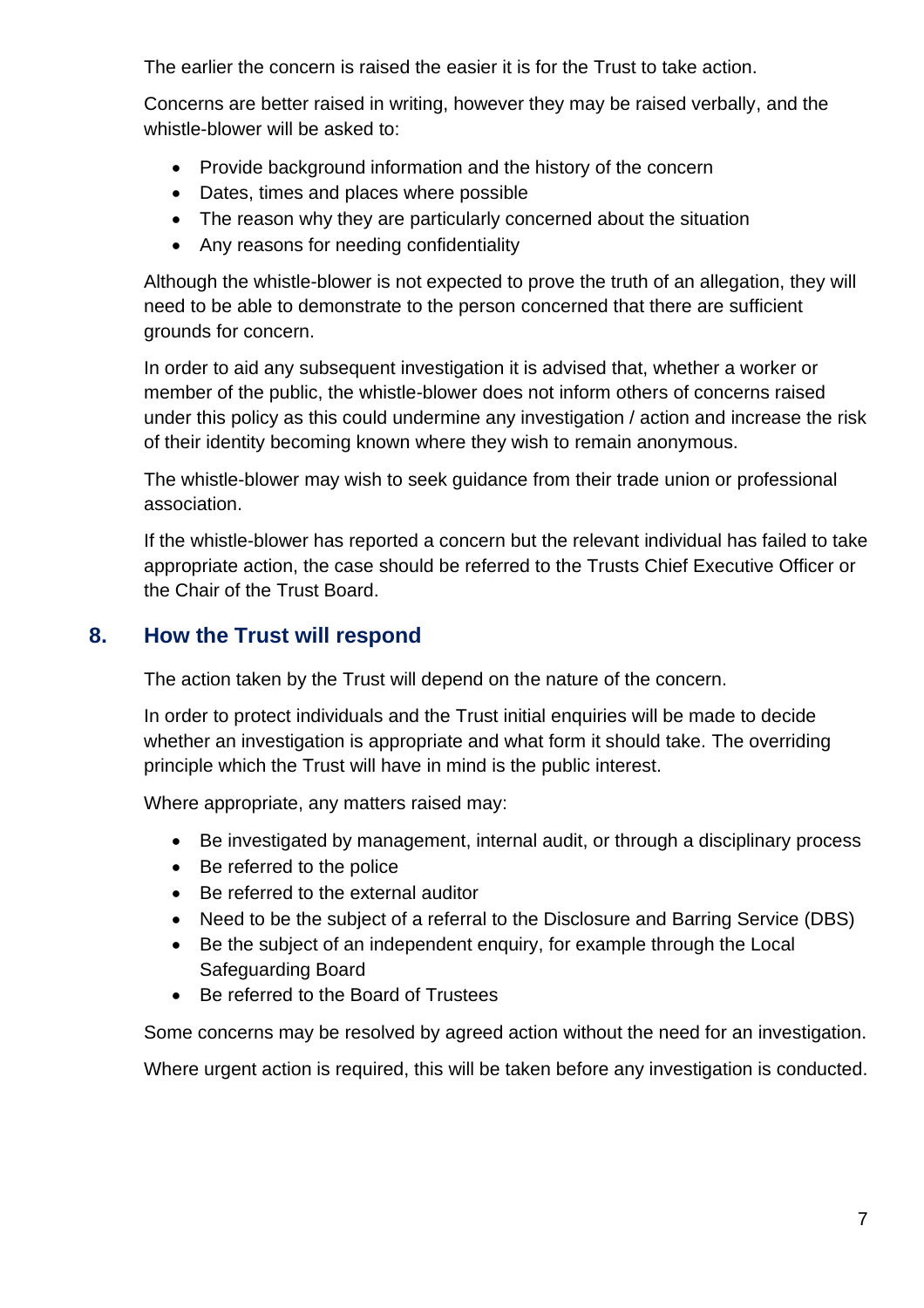Within 10 working days of the concerns being raised under this policy the appropriate person considering the issues will write to the whistle-blower:

- Acknowledging that the concern has been received
- Indicating how they propose to deal with the matter
- Giving an estimate (as far as reasonably practicable) as to how long it will take to provide a final response
- Informing them of whether any initial enquiries have been made
- Informing them of whether further investigation will take place and if not, why not

Where a meeting is arranged to gather further information, the whistle-blower has the right to be accompanied by a trade union or professional association representative, or a work colleague who is not directly involved.

The amount of contact between the whistle-blower and the appropriate person considering the concern will depend on the nature of the issues raised, the potential difficulties involved and the clarity of information provided.

Subject to legal constraints, the whistle-blower will receive as much information as possible about the outcomes of any investigation to reassure them that the matter has been properly addressed.

#### <span id="page-7-0"></span>**9. The responsible officer**

The Chief Executive Officer has overall responsibility for whistleblowing concerns. Anonymised summaries of the results of investigations raised under this policy will be reported to the Board of Trustees.

#### <span id="page-7-1"></span>**10. Data protection**

The Trust will process personal data in accordance with its data protection policy. Any data collected from the point at which the complaint is received is held securely and accessed by, and disclosed to, individuals only for the purposes of managing the complaint.

<span id="page-7-2"></span>The Trust will disclose information to a third party where there is a legal obligation to do so or where the Trust needs to comply with contractual duties.